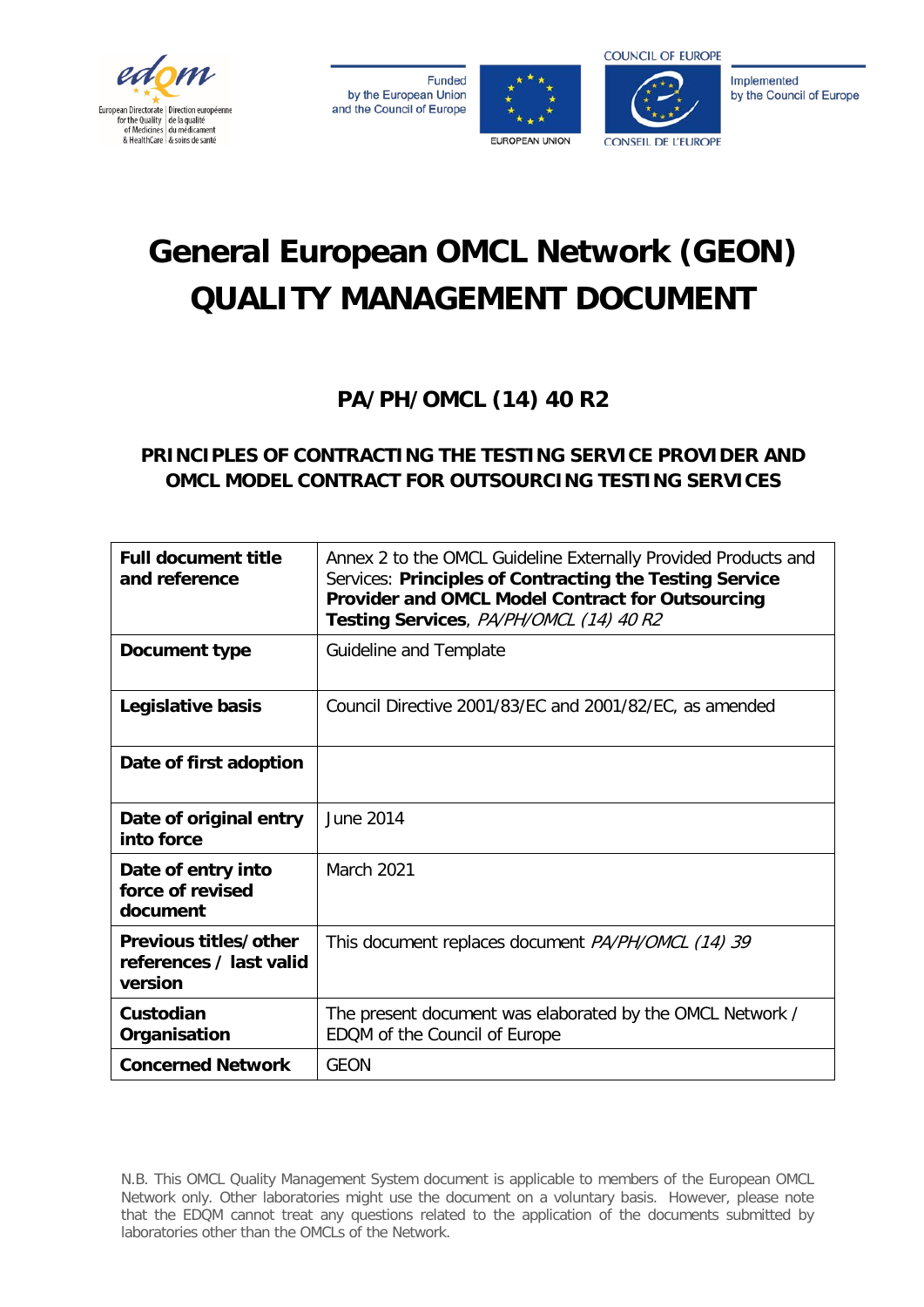#### **ANNEX II**

#### **CONTRACTING PRINCIPLES AND OMCL MODEL CONTRACT FOR OUTSOURCING TESTING SERVICES**

#### **Part 1. CONTRACT WITH THE TESTING SERVICE PROVIDER**

In some cases, such as confirmatory testing, a formal contract may be not required. Nevertheless, documentary evidence should always exist (e.g. emails, letters, telephone records), to define conditions for the testing, even when no payment is involved.

In cases where no contract has been made with a testing service provider, both parties when accepting the order shall at least sign an agreement on data protection and confidentiality agreements.

The following model text for an agreement on data protection might be applied:

"The testing service provider mentioned below undertakes to treat all the data, documents and information from OMCL XXX as confidential. The testing service provider will not use any information on the origin, the manufacturing process or the composition of products or any other product-related information for their own purposes and will not pass any such information to a third party. These obligations remain valid after completion of the assignment."

Where a formal contract is required (for example, if the testing service provider is used on a regular basis), the contract should be signed by both parties before the service starts and include the following responsibilities:

# Contract giver (OMCL) shall:

- provide all the relevant information related to the outsourced testing, including health and safety, destination of the samples after testing (retain, return to OMCL, destroy, etc.), archiving of the results (records).
- provide the required quantity of the sample to be tested along with other relevant information (including shipment).
- control of out-sourced activities.
- review the results and the performance of the testing provider.
- define decision rules, if needed.
- define the procedure for investigating out-of-specification (OOS) results (checklist), if applicable.
- define the ownership of information and any consequent actions.

# Contract acceptor shall:

- be independent, assure confidentiality and have no conflicts of interest (refer to the GEON Terms of Reference).
- assure the conditions exist to perform the test (premises, equipment, infrastructure, knowledge, experience, competence of the personnel, documentation, quality system).
- not outsource any of the provided work to a third party.
- inform the OMCL about any deviations or changes to methods/protocols.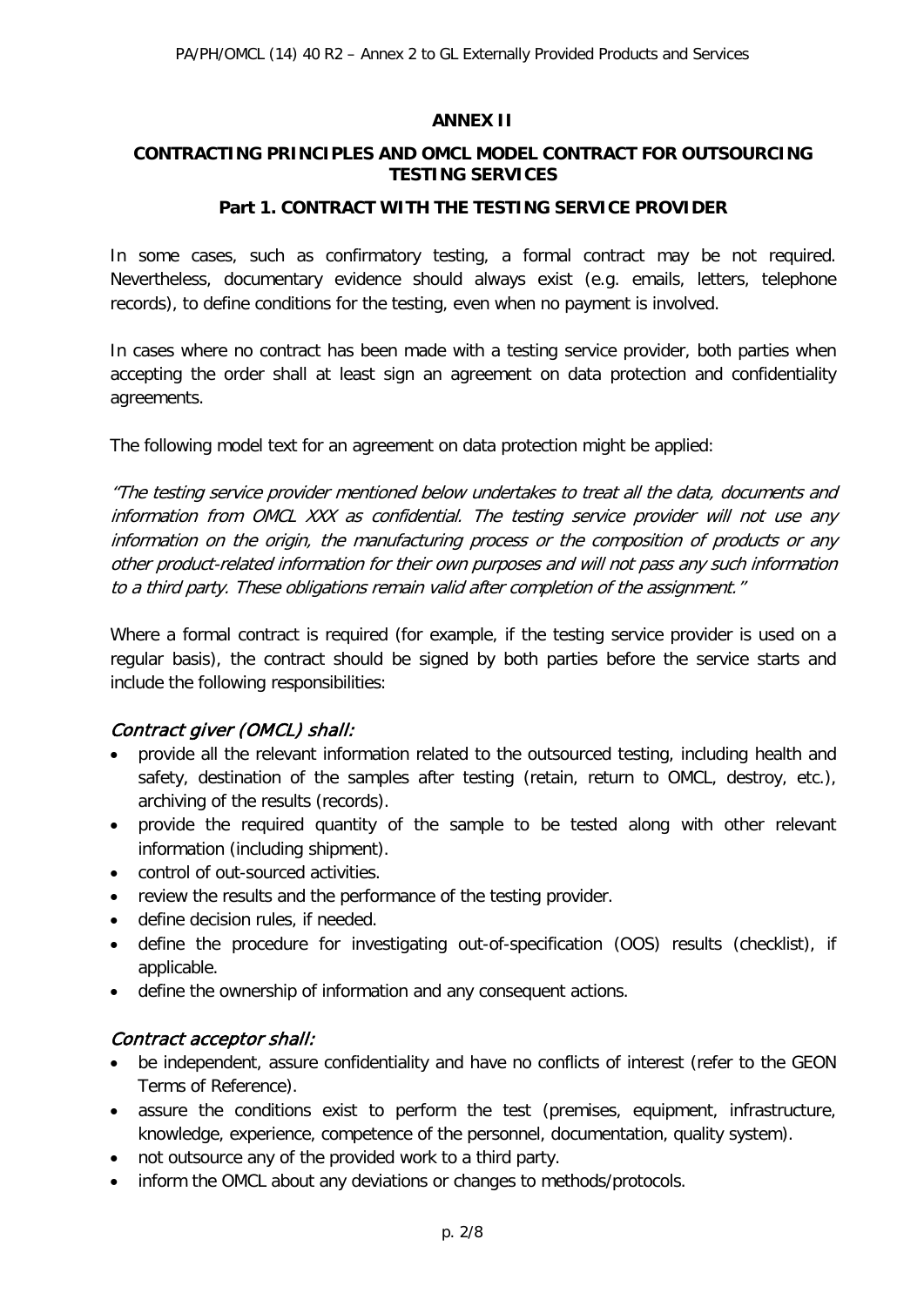- maintain the records related to the out-sourced activity.
- allow the "customer" OMCL to carry out an audit, if necessary.

In addition, the contract can also define the payment conditions, property rights, termination of the contract and other provisions.

An example of a model contract is provided below.

#### **Part 2. OMCL MODEL CONTRACT FOR OUTSOURCING TESTING SERVICES**

This model contract is only intended as an aid to highlight elements considered important when OMCLs are preparing outsourcing arrangements. As an example, testing work outsourced between OMCLs in the EU/EEA OCABR Network is described. The model is based on the internal OCABR document PA/PH/OMCL (06) 102 DEF. This model may also be applied by OMCLs preparing outsourcing work in other fields of testing. However, individual OMCLs entering into outsourcing agreements should develop their own agreements, taking into account their own specific situation, and do not need to follow this model contract explicitly. The items highlighted in grey are those that should be completed according to the specific circumstances of the agreement.

Between The *full name of the OMCL requesting testing service, City - Country* (hereinafter referred to as the contractor), represented by *Name of Contact, Job title*

#### on the one part,

And the *Full Name of Institute - City - Country* (hereinafter referred to as the contracted laboratory) represented by *Name of Contact, Job title*

on the other part,

**with respect to the testing of** *Name of product(s) (or product group(s))*

**THE FOLLOWING HAS BEEN AGREED**

# **Article 1 - TESTING**

- **1.1** The contractor shall supply the contracted laboratory with:
	- necessary details from MA SOPs in a language comprehensible to the testing laboratory operators
	- *(add or delete appropriate elements) e.g.*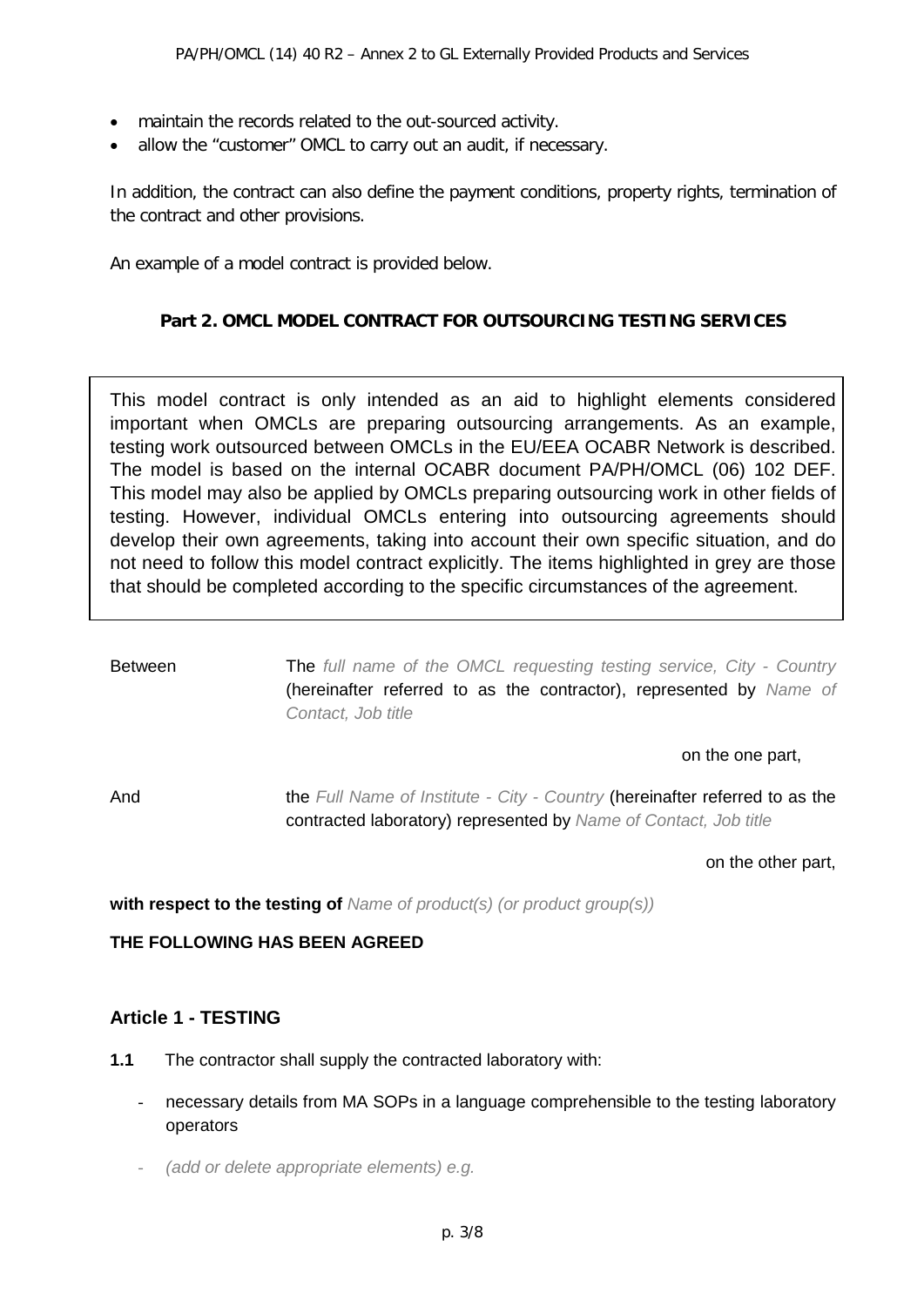- *data reporting sheet(s)*
- *required reference substances (as determined in the annex)*
- *special reagents (e.g. sera or other reagents provided by the MAH) (as determined in the annex)*
- *approximate date(s)* of *supply of the test material to allow programming of the testing activity in the contracted laboratory*

Test samples *(and special reagents)* will be *(provided by the contractor or sent directly by the MAH, as arranged by the contractor)* under appropriate shipping conditions to be stored as indicated upon receipt. An acknowledgement of receipt shall be provided.

Instructions used for testing shall be agreed by the two parties, as shall final details of the methods, and be made available to the contractor upon request. Any deviation from the agreed instructions must be reported to the contractor with justification. The results obtained in the modified conditions must be of a sufficient quality to support the decision on release of the product. If the justification and, where necessary, additional validation does not support this decision, then the contractor has the right to request a re-test and/or make arrangements with another laboratory.

In accordance with the deadlines set out in the timetable agreed by the contractor and the contracted laboratory, the contracted laboratory shall ensure that the testing of samples is carried out and a test report produced in accordance with the annexed details and the agreed SOPs.

The report is due *X* working days after receipt of the test samples has been duly communicated to the contractor (acknowledgement of receipt).

The contracted laboratory shall, without delay, inform the contractor of any actual or anticipated difficulty in meeting this deadline. Where necessary, the contractor may ask another OMCL to be appointed during the course of testing.

**1.2** The testing report shall be of the highest possible scientific quality and be prepared in accordance with the procedures and guidelines adopted by the EU/EEA OMCL Network. The completed reporting sheet(s) should, where necessary, be accompanied by records and raw data (e.g. graphs, print-outs) generated from the instruments used. Furthermore, it should be ensured that testing is performed under a quality assurance system that is in compliance with ISO/IEC 17025.

# **Article 2 – CONFIDENTIALITY**

**2.1** The contracted laboratory abides by its obligations of confidentiality and agrees to handle all drafts, preparatory information, documents and all other matters connected with the above-named product under conditions of confidentiality and not to make use of or disclose any facts, results or documents acquired in the performance of their duties, and in the scope of this contract, to any third party without the approval of the contractor.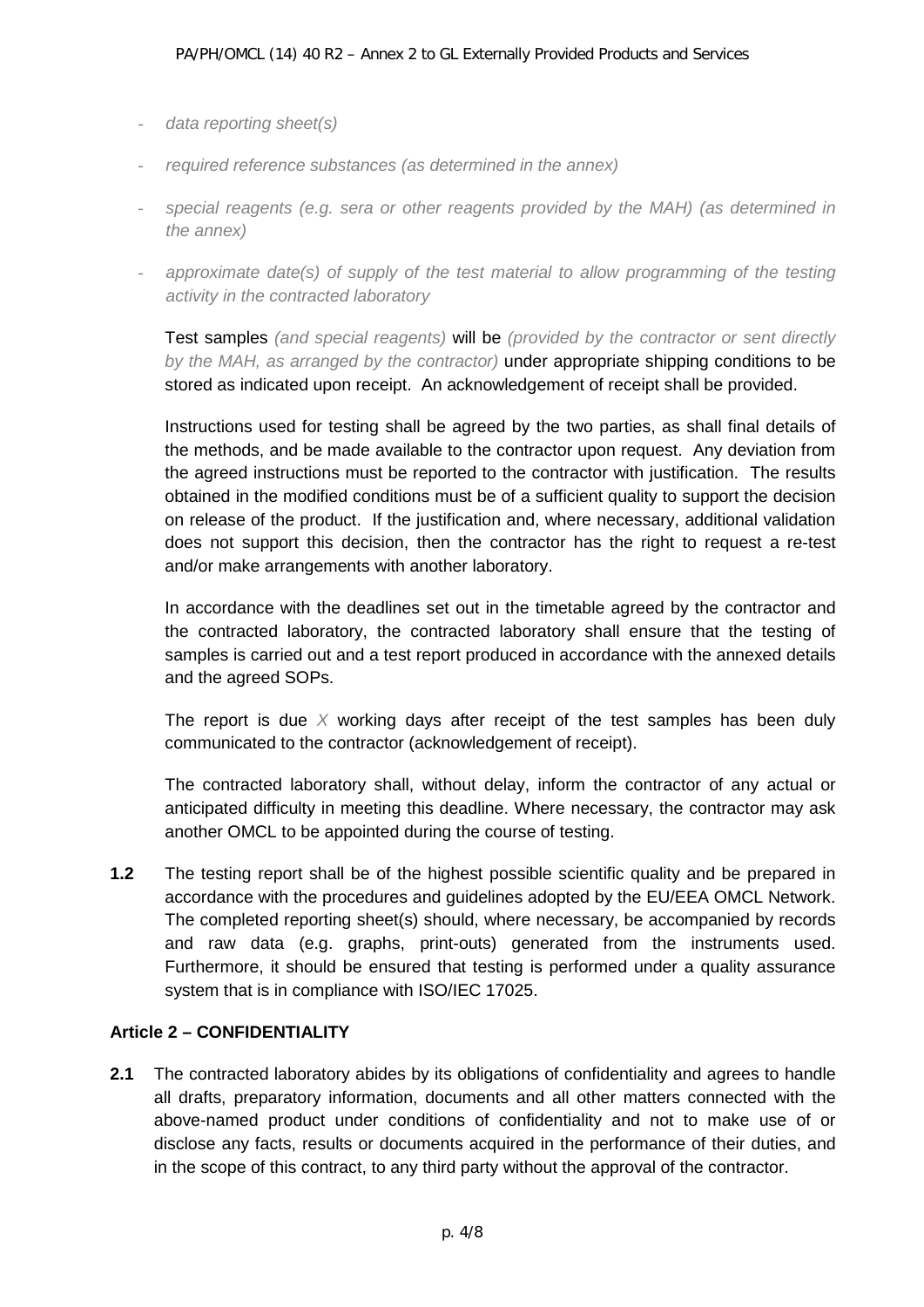**2.2** The confidentiality obligations extend beyond the term of this agreement.

#### **Article 3 - FINANCE**

**3.1** The *contractor* shall pay the contracted laboratory €*XXX* per test package (as defined in the annex).

The testing fees payable to the contracted laboratory shall also include exceptional costs, such as the purchase of reagents or consumable material of special grade or animals not usually available at the contracted laboratory, but required for the specific testing tasks.

Evidence of these exceptional costs must be duly documented (invoices and explanatory note) and presented to the contractor. Costs are payable only when approved in advance by the contractor in writing.

- **3.2** Payments shall be made *e.g. a) no later than X days after receipt of the completed report; b) on a monthly/bi-monthly/half-yearly schedule based on estimations of the number of test packages to be completed within the period, with differences between the actual numbers and estimations to be accounted for in the next payment period.*
- **3.3** The contractor reserves the right to withhold up to 50 % of the total financial contribution in case of undue delays in the provision of the testing report by the contracted laboratory.

Where the reference quality criteria, i.e. those set out by the EU/EEA OMCL Network, are not met for the testing report, the contractor also reserves the right to withhold payment until an acceptable report has been provided.

# **Article 4 – PERIOD OF THE AGREEMENT AND TERMINATION CONDITIONS**

**4.1** The conditions of this agreement take effect from the final date of signature and are valid until *DD/MM/YYYY and may be renewed at the end of this period on the agreement of both parties*.

# **4.2** The agreement may be terminated before the above-specified date by either party under the following conditions

*(examples)*

*Due notice of (define appropriate time period X month(s)) - for a systematic testing scheme.*

*Notice given within X days of submission of a given test report – for occasional testing that takes place at broad time intervals.*

*4.3 Demonstration of continuous testing competence must be provided by the contracted laboratory to the contractor at least once (define period, e.g. yearly or a specified number of months) in the form of at least one of the following: PTS certificate, report*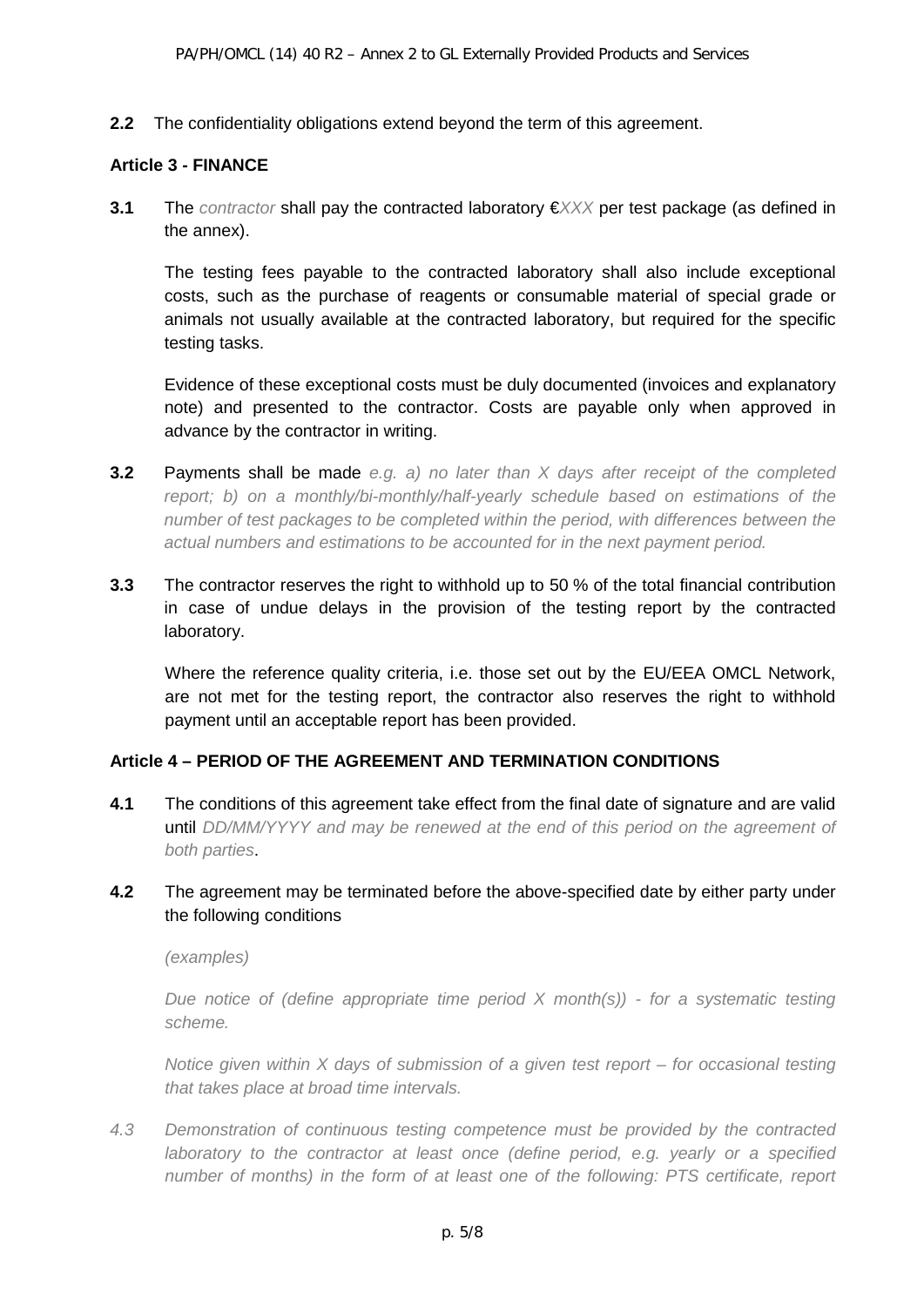*from an audit carried out by external bodies to asses compliance with ISO/IEC17025, or a specific audit carried out by the contractor.[1](#page-5-0)*

*Failure to provide the above-mentioned documentation or to meet the required reference standards, such as those valid in the EU/EEA OMCL Network, within (state period) of the*  date envisaged will entitle the contractor to terminate the agreement without further *recourse.*

4.4 Termination by either party, outside of the conditions noted in Article 4, can result in compensation for costs incurred as a result of the termination up to a limit of €*X*, provided sufficient documentation of the costs incurred is provided.

#### **Article 5 – ARCHIVING OF DATA AND SAMPLES**

Archiving of the final reports on the testing performed under this agreement are the responsibility of the contractor and should adhere to rules established for the EU/EEA OMCL Network and national rules. Raw data generated by the contracted laboratory should be archived by the contracted laboratory for at least a period of *X time* after the submission of the report. Before destruction of the raw data by the contracted laboratory, the contractor should be given the option to recover it for longer-term storage if desired.

#### **Article 6 - DISPUTE SETTLEMENT AND JURISDICTION**

 $\overline{a}$ 

Any dispute relating to the execution or application of this contract, failing a friendly settlement between the parties, shall be submitted for decision to an Arbitration Board composed of two arbitrators, with each party selecting one, and a presiding arbitrator appointed by these two arbitrators. In the event of no presiding arbitrator being appointed under the above conditions within a period of six months, *name of appropriate authority (to be defined on a case-by-case basis by the two signatory parties)* shall make the appointment.

| For the contractor<br>(Name of the Institution) | For the contracted laboratory |
|-------------------------------------------------|-------------------------------|
| Name:<br>Name of Contact                        | Name:<br>Name of Contact      |
| At:<br>$City - Country$                         | $City - Country$<br>At:       |
| Date:                                           | Date:                         |
| Signature:                                      | Signature:                    |

<span id="page-5-0"></span><sup>1</sup> Note: 4.3 is only applicable if the period of the contract is of reasonably long duration and, thus, may not apply if the contract is intended for one-off testing or testing of only 2 or 3 batches in series.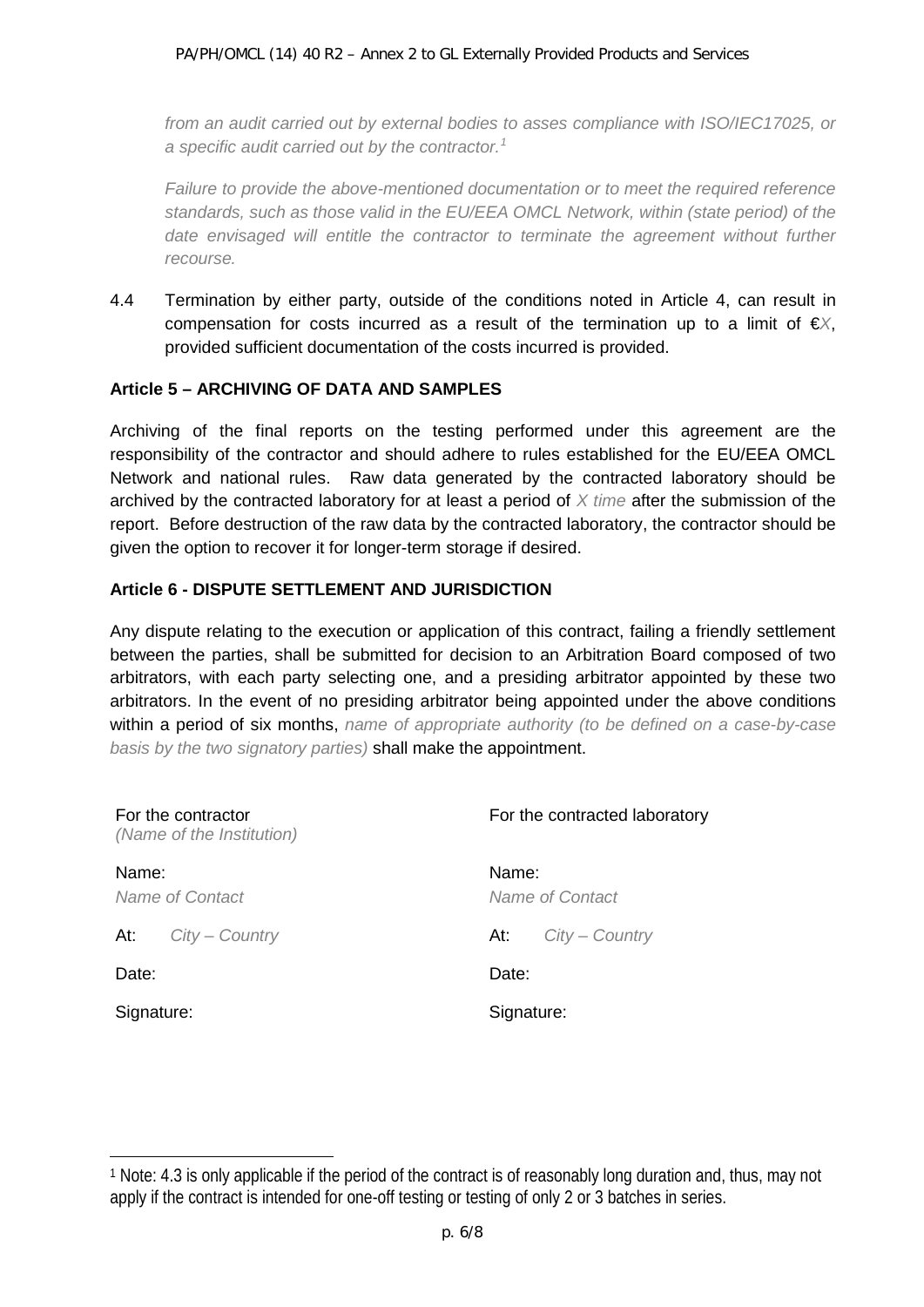| <b>Bank information for the contracted facility:</b> |
|------------------------------------------------------|
|                                                      |
|                                                      |
|                                                      |
|                                                      |
|                                                      |
|                                                      |
|                                                      |
|                                                      |
|                                                      |